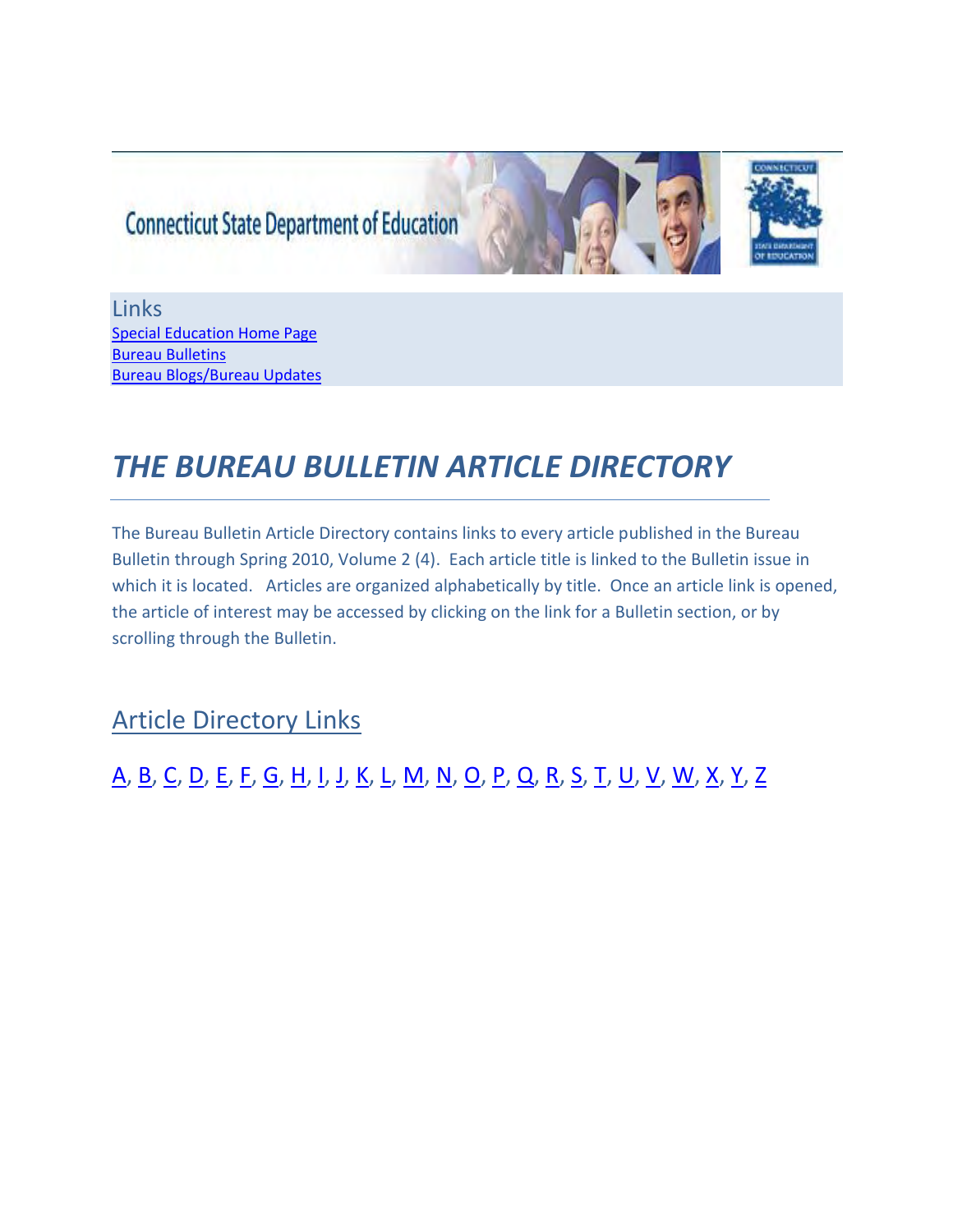## <span id="page-1-0"></span>A

- [2010 Census Bureau](http://www.sde.ct.gov/sde/lib/sde/PDF/DEPS/Special/Updates/BulletinMayJune2009.pdf)
	- o Recent letter disseminated by Commissioner McQuillan
- [Accountability \(Special Education Accountability: SPP Q&A\)](http://www.sde.ct.gov/sde/lib/sde/PDF/DEPS/Special/Updates/BulletinOctober2009.pdf)
- [ADAAA](http://www.sde.ct.gov/sde/lib/sde/PDF/DEPS/Special/Updates/BulletinMarch2009.pdf)
- [ADAAA](http://www.sde.ct.gov/sde/lib/sde/PDF/DEPS/Special/Updates/BulletinJanuary2009.pdf)
	- o Americans with Disabilities Act of 1990 (ADA) Amendments Act of 2008 (ADAAA), S.3406
- [Administrators \(Orientation for New CT Special Education Administrators\)](http://www.sde.ct.gov/sde/lib/sde/PDF/DEPS/Special/Updates/BulletinNovDec2009.pdf)
- **[ADOS Availability](http://www.sde.ct.gov/sde/lib/sde/PDF/DEPS/Special/Updates/BulletinOctober2008.pdf)** 
	- o Memo concerning opportunities to access and work with the Autism Diagnostic Observation Schedule (ADOS)
- [APR Reports Arriving Soon!](http://www.sde.ct.gov/sde/lib/sde/PDF/DEPS/Special/Updates/BulletinMarch2009.pdf)
- [ARRA IDEA Part B Funding: Ongoing Information](http://www.sde.ct.gov/sde/lib/sde/PDF/DEPS/Special/Updates/BulletinApril2009.pdf)
	- o Commissioner McQuillan's white paper on ARRA funding
	- o ConnCASE handouts (CEIS, Proportionate Share, Maintenance of Effort)
	- o Annual Performance Report determination
- [Assistive Technology \(Guidelines for Assistive Technology revision\)](http://www.sde.ct.gov/sde/lib/sde/PDF/DEPS/Special/Updates/BulletinNovDec2009.pdf)
- [Annual Performance Reports](http://www.sde.ct.gov/sde/lib/sde/PDF/DEPS/Special/Updates/BulletinJanuary2009.pdf)
- [Annual Performance Reports Available](http://www.sde.ct.gov/sde/lib/sde/PDF/DEPS/Special/Updates/BulletinApril2009.pdf) 
	- o Determination process
- **[Anticipated Guidelines Revisions](http://www.sde.ct.gov/sde/lib/sde/PDF/DEPS/Special/Updates/BulletinMayJune2009.pdf)**
- [Approved Private School Directory Updated](http://www.sde.ct.gov/sde/lib/sde/PDF/DEPS/Special/Updates/BulletinNovember2008.pdf) Nov. 08
- [Approved Private School Programs](http://www.sde.ct.gov/sde/lib/sde/PDF/DEPS/Special/Updates/BulletinOctober2008.pdf)
- [APPROVED PRIVATE SPECIAL EDUCATION PROGRAMS updated 07/25/08\)](http://www.sde.ct.gov/sde/lib/sde/PDF/DEPS/Special/Updates/BulletinSeptember2008.pdf)
	- o Programs which obtained re-approval during the 2007-2008 school year
- [Approved Transition/Vocational Programs](http://www.sde.ct.gov/sde/lib/sde/PDF/DEPS/Special/Updates/BulletinJanuary2009.pdf)
- [ARRA Funds, use of](http://www.sde.ct.gov/sde/lib/sde/PDF/DEPS/Special/Updates/BulletinSeptember2009.pdf)
- **ARRA Papers** 
	- o Guidance on how to use the ARRA funds
- [Ask a Consultant](http://www.sde.ct.gov/sde/lib/sde/PDF/DEPS/Special/Updates/BulletinMayJune2009.pdf)
	- o Latest documents on early childhood transitions or developmental delay
- [Assessment](http://www.sde.ct.gov/sde/lib/sde/PDF/DEPS/Special/Updates/BulletinSeptember2008.pdf)  $\bullet$ 
	- o Recent presentation at the Back to School meeting (Sept. 08)
- **•** [Assessment](http://www.sde.ct.gov/sde/lib/sde/PDF/DEPS/Special/Updates/BulletinOctober2008.pdf)
	- o Memo re: Eligibility determination for the MAS in reading and/or math
- [Assessment Training Update](http://www.sde.ct.gov/sde/lib/sde/PDF/DEPS/Special/Updates/BulletinNovDec2009.pdf)
- [Assistive Technology \(CTTAP Demonstration Centers\)](http://www.sde.ct.gov/sde/lib/sde/PDF/DEPS/Special/Updates/BulletinSpring2010.pdf)
- [Assistive Technology \(CTTAP/RESC Alliance AT Newsletter\)](http://www.sde.ct.gov/sde/lib/sde/PDF/DEPS/Special/Updates/BulletinSpring2010.pdf)
- [Assistive Technology: Laptop Loan](http://www.sde.ct.gov/sde/lib/sde/PDF/DEPS/Special/Updates/BulletinSeptember2008.pdf)
	- o Computer Assistive Technology Loan Program
- [Assistive Technology Loan Program](http://www.sde.ct.gov/sde/lib/sde/PDF/DEPS/Special/Updates/BulletinMarch2009.pdf)
- [Assistive Technology Update](http://www.sde.ct.gov/sde/lib/sde/PDF/DEPS/Special/Updates/BulletinSeptember2009.pdf)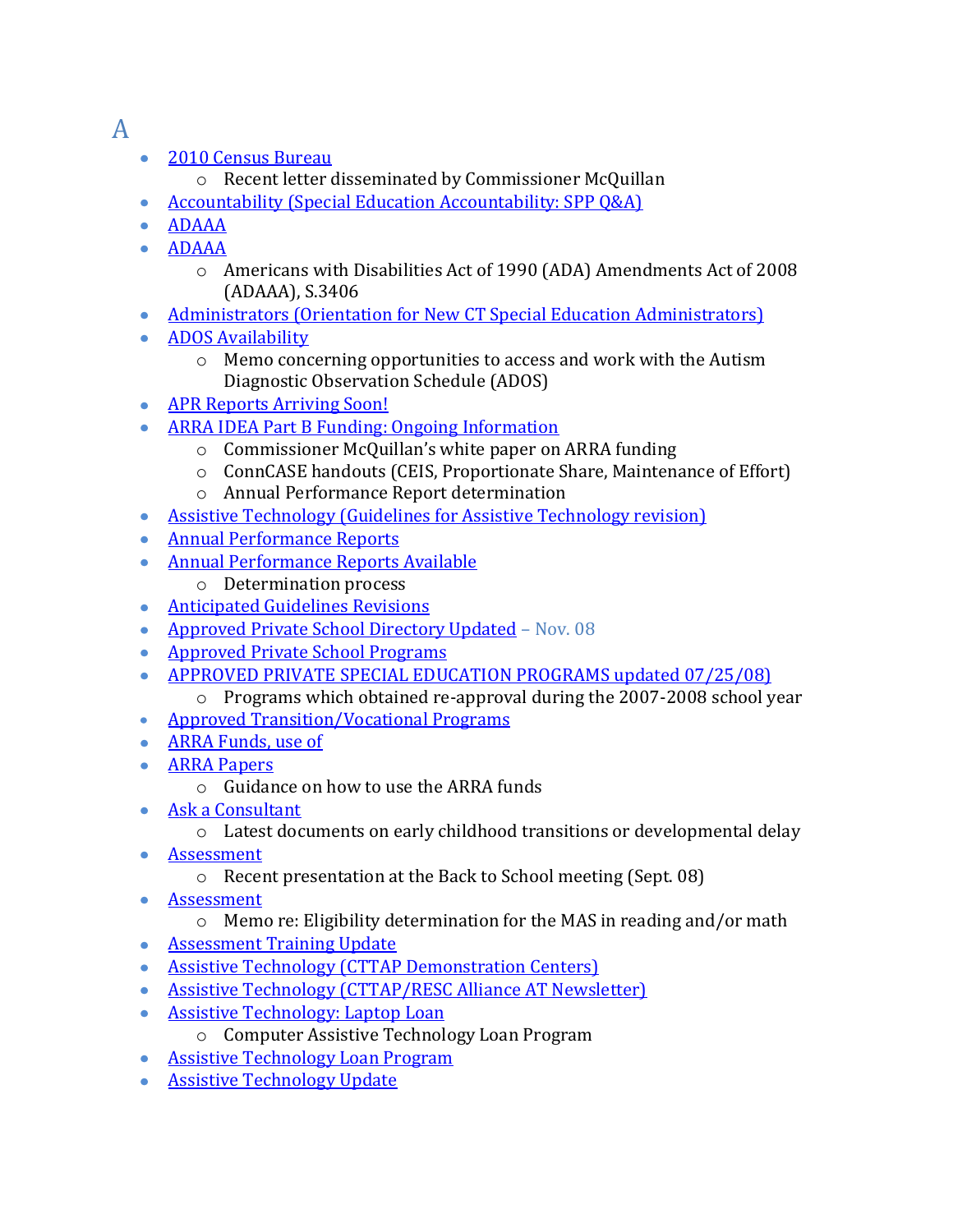- [Autism Awareness Month](http://www.sde.ct.gov/sde/lib/sde/PDF/DEPS/Special/Updates/BulletinApril2009.pdf) 
	- o Special Act No. 08‐5 final report
	- o District training needs and a sample of providers across Connecticut offering trainings
- [Autism and Other Developmental Disabilities Legislation](http://www.sde.ct.gov/sde/lib/sde/PDF/DEPS/Special/Updates/BulletinSeptember2008.pdf)
	- o Special Act No. 08‐5: An Act Concerning the Teaching of Children with Autism and Other Developmental Disabilities.
- [Autism Insurance Bill](http://www.sde.ct.gov/sde/lib/sde/PDF/DEPS/Special/Updates/BulletinSeptember2009.pdf)
- [Autism Reading](http://www.sde.ct.gov/sde/lib/sde/PDF/DEPS/Special/Updates/BulletinFebruary2009.pdf)
- [Autism Spectrum Resource Center 4](http://www.sde.ct.gov/sde/lib/sde/PDF/DEPS/Special/Updates/BulletinOctober2009.pdf)<sup>th</sup> Annual Resource Fair

### <span id="page-2-0"></span>B

- **[Benchmark Assessment Information, Connecticut](http://www.sde.ct.gov/sde/lib/sde/PDF/DEPS/Special/Updates/BulletinOctober2009.pdf)**
- [BSE Coming Attractions](http://www.sde.ct.gov/sde/lib/sde/PDF/DEPS/Special/Updates/BulletinApril2009.pdf)
	- o Documents which will be available before the beginning of the 2009‐10 academic year to support district‐level planning
- [BSE Participates in National Dispute Resolution Study](http://www.sde.ct.gov/sde/lib/sde/PDF/DEPS/Special/Updates/BulletinJanuary2009.pdf)  $\bullet$ 
	- o Optional IDEA Alternative Dispute Resolution
- [BSE Submits the Annual APP and SPR!](http://www.sde.ct.gov/sde/lib/sde/PDF/DEPS/Special/Updates/BulletinFebruary2009.pdf)
- [BSE Welcomes New Support Staff](http://www.sde.ct.gov/sde/lib/sde/PDF/DEPS/Special/Updates/BulletinNovember2008.pdf)
- [Back to School Event](http://www.sde.ct.gov/sde/lib/sde/PDF/DEPS/Special/Updates/BulletinSeptember2008.pdf)
	- o Early Childhood Outcomes,
	- o District Determinations,
	- o Focused Monitoring,
	- o IEP Amendments,
	- o Modified Assessment System,
	- o Recent Autism and Other Developmental Disabilities legislation.
- [Birth to Three DVD](http://www.sde.ct.gov/sde/lib/sde/PDF/DEPS/Special/Updates/BulletinSpring2010.pdf)
- [Birth to Three: Child Development Infoline](http://www.sde.ct.gov/sde/lib/sde/PDF/DEPS/Special/Updates/BulletinSeptember2009.pdf)
- [Building the Legacy Tools](http://www.sde.ct.gov/sde/lib/sde/PDF/DEPS/Special/Updates/BulletinOctober2008.pdf)
- [Bureau Bulletin is Accessible](http://www.sde.ct.gov/sde/lib/sde/PDF/DEPS/Special/Updates/BulletinMayJune2009.pdf)
- [Bureaus Merge](../../BrownJay/Bureau%20Bulletin/Indexes/•%09Bureau%20Bulletin%20is%20Accessible)  $\bullet$

### <span id="page-2-1"></span> $\mathcal{C}$

- [CEIS: The Latest Acronym Unveiled](http://www.sde.ct.gov/sde/lib/sde/PDF/DEPS/Special/Updates/BulletinSeptember2008.pdf)
	- o Significant disproportionality
	- o Guidance on administration and improvement activities
- [CMT/CAPT Skills Checklist: Research Initiated](http://www.sde.ct.gov/sde/lib/sde/PDF/DEPS/Special/Updates/BulletinFebruary2009.pdf)
	- o Skills Checklist
- [CMT/CAPT Skills Checklist Training Requirements](http://www.sde.ct.gov/sde/lib/sde/PDF/DEPS/Special/Updates/BulletinMayJune2009.pdf)
- [CMT/CAPT Skills Checklist Training 2010-11](http://www.sde.ct.gov/sde/lib/sde/PDF/DEPS/Special/Updates/BulletinSpring2010.pdf)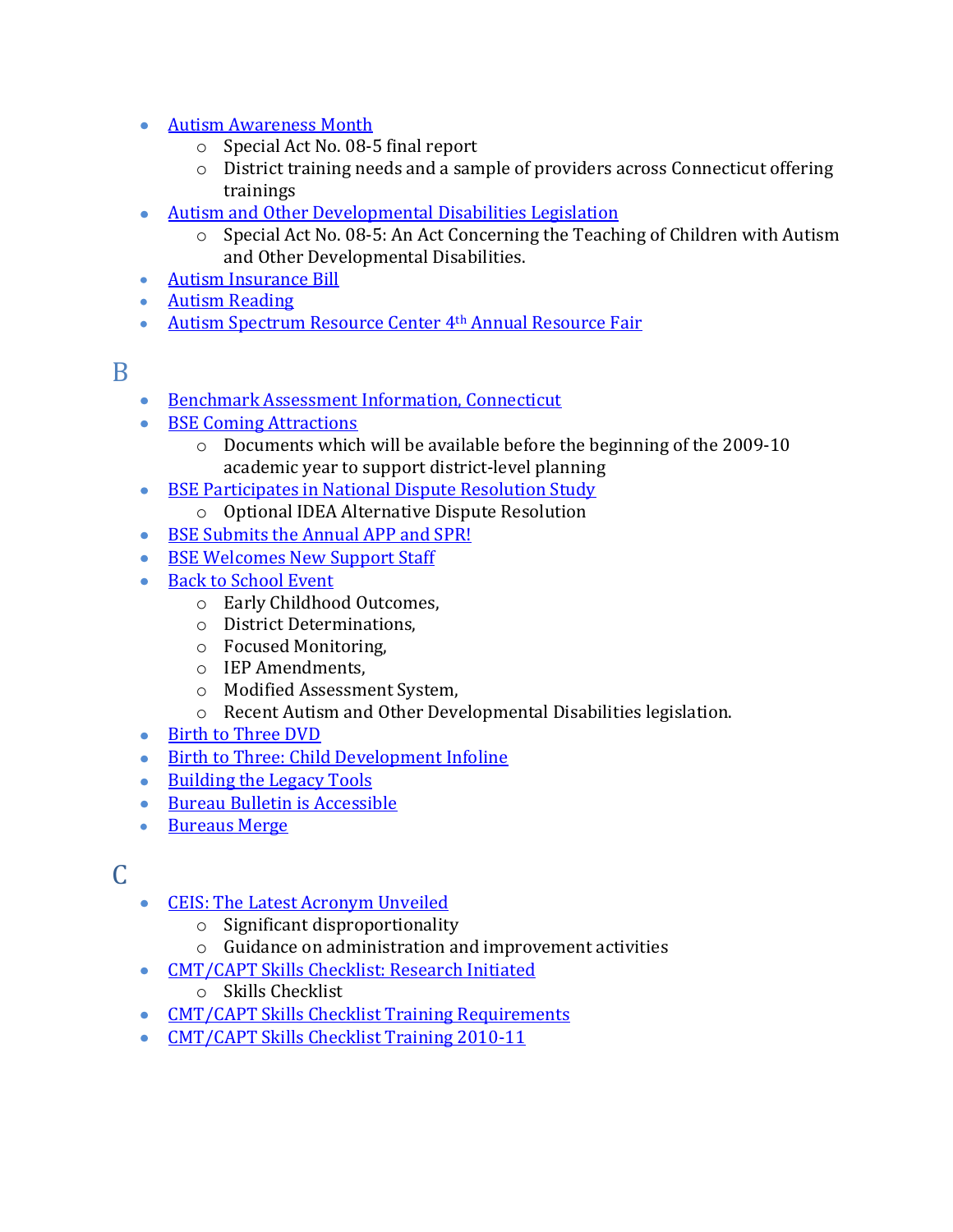- <span id="page-3-0"></span>[CSDE Talent Pool](http://www.sde.ct.gov/sde/lib/sde/PDF/DEPS/Special/Updates/BulletinApril2009.pdf)
	- o Commissioner's Letter
- [CSPD: Developing Professionals](http://www.sde.ct.gov/sde/lib/sde/PDF/DEPS/Special/Updates/BulletinFebruary2009.pdf)
- [CEC Announces Competition for Students with Disabilities](http://www.sde.ct.gov/sde/lib/sde/PDF/DEPS/Special/Updates/BulletinSeptember2009.pdf)
	- o Awards for students in academics, arts, athletics, community service, employment, extra-curricular activities, independent living skills, selfadvocacy, and technology.
- [Center for Children's Advocacy](http://www.sde.ct.gov/sde/lib/sde/PDF/DEPS/Special/Updates/BulletinFebruary2009.pdf)
- **•** [Certification](http://www.sde.ct.gov/sde/lib/sde/PDF/DEPS/Special/Updates/BulletinSeptember2009.pdf)
- [Certification](http://www.sde.ct.gov/sde/lib/sde/PDF/DEPS/Special/Updates/BulletinJanuary2009.pdf)
- [Certification Update](http://www.sde.ct.gov/sde/lib/sde/PDF/DEPS/Special/Updates/BulletinNovDec2009.pdf)
- [Child Find Requirements](http://www.sde.ct.gov/sde/lib/sde/PDF/DEPS/Special/Updates/BulletinNovember2008.pdf)
- [Compliance \(Findings, Corrective Actions and Compliance Monitoring\)](http://www.sde.ct.gov/sde/lib/sde/PDF/DEPS/Special/Updates/BulletinNovDec2009.pdf)
- [Connecticut Commission for the Education of Children: Deaf and Hard of Hearing](http://www.sde.ct.gov/sde/lib/sde/PDF/DEPS/Special/Updates/BulletinFebruary2009.pdf)
- [Connecticut Meets Requirements!](http://www.sde.ct.gov/sde/lib/sde/PDF/DEPS/Special/Updates/BulletinMayJune2009.pdf)
	- o Information on how other states compared.
- [Connecticut Parent Advocacy Center \(CPAC\)](http://www.sde.ct.gov/sde/lib/sde/PDF/DEPS/Special/Updates/BulletinJanuary2009.pdf)
	- o September of 2008 CPAC bulletin
	- o Speak Out newsletter
- [Connecticut State Advisory Council \(SAC\) on Special Education](http://www.sde.ct.gov/sde/lib/sde/PDF/DEPS/Special/Updates/BulletinNovember2008.pdf)
- [Consult with Consultants](http://www.sde.ct.gov/sde/lib/sde/PDF/DEPS/Special/Updates/BulletinApril2009.pdf)
- [Continuous improvement monitoring process](http://www.sde.ct.gov/sde/lib/sde/PDF/DEPS/Special/Updates/BulletinApril2009.pdf)
	- o Yearly report
	- o Article to help inform readers about OSEP's work with states
- [Cyber-bullying \(Free Curricula\)](http://www.sde.ct.gov/sde/lib/sde/PDF/DEPS/Special/Updates/BulletinNovDec2009.pdf)

### D

- [Data Accountability Center](http://www.sde.ct.gov/sde/lib/sde/PDF/DEPS/Special/Updates/BulletinOctober2009.pdf)
- [Data Collection Training](http://www.sde.ct.gov/sde/lib/sde/PDF/DEPS/Special/Updates/BulletinSummer2008.pdf)
	- o Training on Special Education Data Collections
- [DDS \(Changes in DDS\)](http://www.sde.ct.gov/sde/lib/sde/PDF/DEPS/Special/Updates/BulletinSpring2010.pdf)
- [DDS Guidance](http://www.sde.ct.gov/sde/lib/sde/PDF/DEPS/Special/Updates/BulletinSeptember2008.pdf)
	- o Brief to assist districts, students and families
- [Deaf/Hard of Hearing \(Supportive Tools for Students\)](http://www.sde.ct.gov/sde/lib/sde/PDF/DEPS/Special/Updates/BulletinSeptember2009.pdf)
- [Delinquency & Educational Responsibility \(DCF\)](http://www.sde.ct.gov/sde/lib/sde/PDF/DEPS/Special/Updates/BulletinSeptember2009.pdf)
- [Developmental Delay Definition](http://www.sde.ct.gov/sde/lib/sde/PDF/DEPS/Special/Updates/BulletinFebruary2009.pdf)
- **[Disproportionate Representation and Disproportionality](http://www.sde.ct.gov/sde/lib/sde/PDF/DEPS/Special/Updates/BulletinSpring2010.pdf)**

<span id="page-3-1"></span>E

- [ECO Requirements](http://www.sde.ct.gov/sde/lib/sde/PDF/DEPS/Special/Updates/BulletinMayJune2009.pdf)
- [Early Childhood Outcomes](http://www.sde.ct.gov/sde/lib/sde/PDF/DEPS/Special/Updates/BulletinSeptember2008.pdf)
	- o Early Childhood Outcome (ECO) Requirement PowerPoint
- [Early Childhood Outcomes](http://www.sde.ct.gov/sde/lib/sde/PDF/DEPS/Special/Updates/BulletinApril2009.pdf)
	- o Latest guidance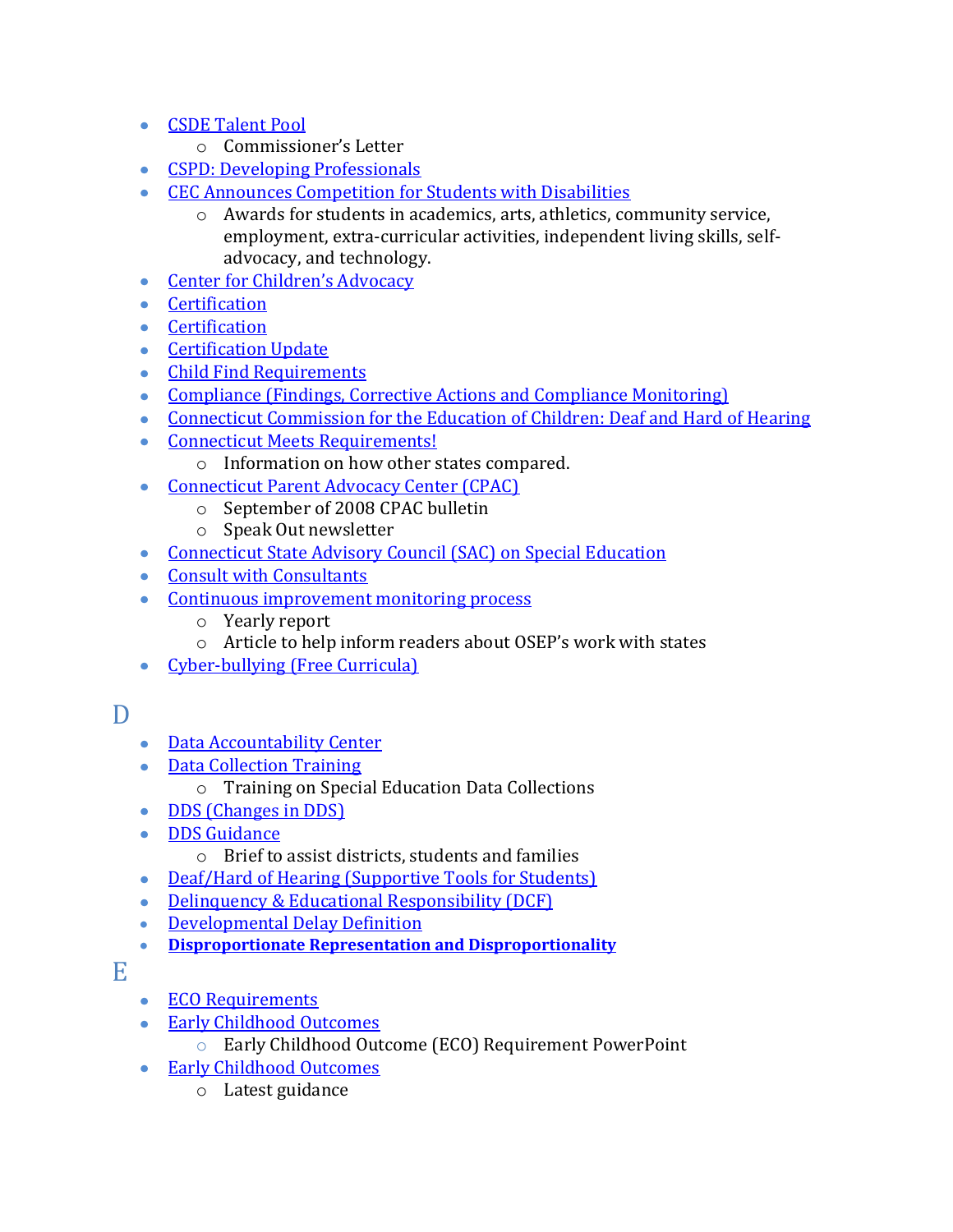- [Early Childhood Outcomes Requirements](http://www.sde.ct.gov/sde/lib/sde/PDF/DEPS/Special/Updates/BulletinSummer2008.pdf)
	- o Early Childhood Outcome (ECO) Requirements
- [Early Childhood Special Education: E-Mail Distribution List](http://www.sde.ct.gov/sde/lib/sde/PDF/DEPS/Special/Updates/BulletinMarch2009.pdf)
- [Employer Symposium](http://www.sde.ct.gov/sde/lib/sde/PDF/DEPS/Special/Updates/BulletinMarch2009.pdf)
- **[Exiters: Special Education Data Concern](http://www.sde.ct.gov/sde/lib/sde/PDF/DEPS/Special/Updates/BulletinMarch2009.pdf)**
- [Expanding Horizons Conference](http://www.sde.ct.gov/sde/lib/sde/PDF/DEPS/Special/Updates/BulletinNovember2008.pdf)
- [Extended School Year Reminder](http://www.sde.ct.gov/sde/lib/sde/PDF/DEPS/Special/Updates/BulletinApril2009.pdf)
- **[Extension of State Criteria for Specific Learning Disability](http://www.sde.ct.gov/sde/lib/sde/PDF/DEPS/Special/Updates/BulletinMayJune2009.pdf)** 
	- o More details about the LD Guidelines and professional development opportunities

### <span id="page-4-0"></span>F

- [Facilitated Discussions Held](http://www.sde.ct.gov/sde/lib/sde/PDF/DEPS/Special/Updates/BulletinSummer2008.pdf)
	- o Least Restrictive Environment (LRE) Forum Facilitated Discussion
- [Feeding and Swallowing Guidelines](http://www.sde.ct.gov/sde/lib/sde/PDF/DEPS/Special/Updates/BulletinSummer2008.pdf)
- Five Goals of the P.I. ET AL vs. the State of Connecticut, Board of Education, ET AL [Settlement Agreement](http://www.sde.ct.gov/sde/lib/sde/PDF/DEPS/Special/Updates/BulletinSeptember2008.pdf) 
	- o PJ Class Action Suit
- [Focused Monitoring](http://www.sde.ct.gov/sde/lib/sde/PDF/DEPS/Special/Updates/BulletinSeptember2008.pdf)
- [Focused Monitoring](http://www.sde.ct.gov/sde/lib/sde/PDF/DEPS/Special/Updates/BulletinOctober2009.pdf)
	- o Key Performance Indicator for 2009-10
- [Focused Monitoring](http://www.sde.ct.gov/sde/lib/sde/PDF/DEPS/Special/Updates/BulletinOctober2008.pdf)
	- o Indicator 3 (Participation and Performance on Statewide Assessments) of the State Performance Plan
- [Focused Monitoring](http://www.sde.ct.gov/sde/lib/sde/PDF/DEPS/Special/Updates/BulletinJanuary2009.pdf)
- [Focused Monitoring Closes Out](http://www.sde.ct.gov/sde/lib/sde/PDF/DEPS/Special/Updates/BulletinMayJune2009.pdf)
- [Focused Monitoring \(Suspension/Expulsion, Academic Achievement\)](http://www.sde.ct.gov/sde/lib/sde/PDF/DEPS/Special/Updates/BulletinSpring2010.pdf)
- [Focused Monitoring Tools Available](http://www.sde.ct.gov/sde/lib/sde/PDF/DEPS/Special/Updates/BulletinMarch2009.pdf)
	- o Student checklist for high school students or checklist for elementary/middle school
- [Functional Behavior Assessment Guidance](http://www.sde.ct.gov/sde/lib/sde/PDF/DEPS/Special/Updates/BulletinFebruary2009.pdf)

# <span id="page-4-1"></span>G

- [General Supervision: Findings](http://www.sde.ct.gov/sde/lib/sde/PDF/DEPS/Special/Updates/BulletinSeptember2008.pdf)
	- $\circ$  OSEP clarification regarding identification and correction of noncompliance.
	- o 2008‐09 Timely & Accurate Data Collection calendar

## <span id="page-4-2"></span>H

- [H1N1 \(USDOE Guidance\)](http://www.sde.ct.gov/sde/lib/sde/PDF/DEPS/Special/Updates/BulletinOctober2009.pdf)
- [Highly Qualified Teachers & AYP](http://www.sde.ct.gov/sde/lib/sde/PDF/DEPS/Special/Updates/BulletinMarch2009.pdf)
	- o Circular letter January 2009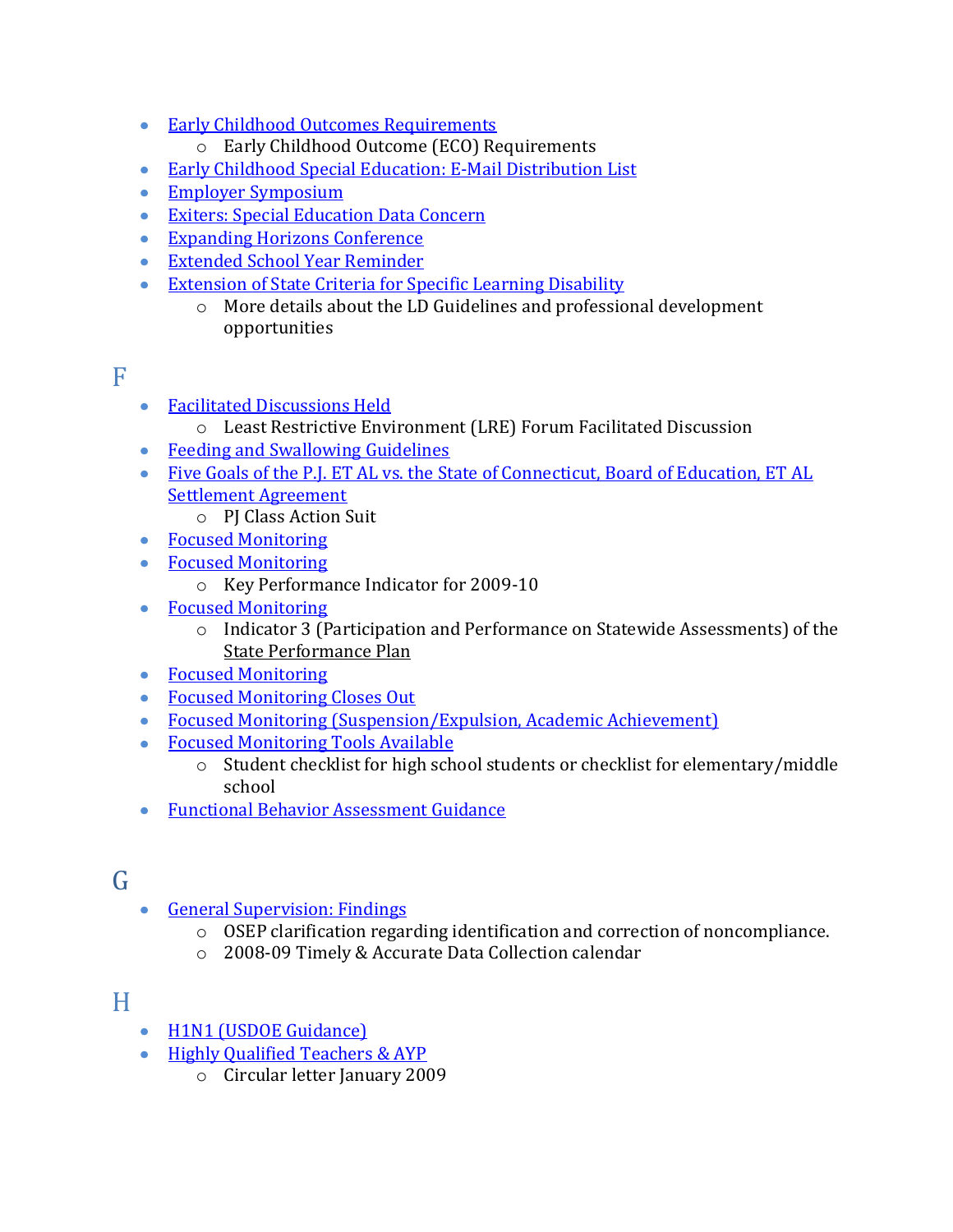- <span id="page-5-0"></span>I
- **[IEP Changes](http://www.sde.ct.gov/sde/lib/sde/PDF/DEPS/Special/Updates/BulletinSeptember2008.pdf)** 
	- o Updates in IEP amendments
- [IDEA ARRA](http://www.sde.ct.gov/sde/lib/sde/PDF/DEPS/Special/Updates/BulletinMayJune2009.pdf)
	- o Memo from the Commissioner regarding the posting of all approved ARRA applications
- [IDEA and Disability by Race](http://www.sde.ct.gov/sde/lib/sde/PDF/DEPS/Special/Updates/BulletinSummer2008.pdf)
- **[IDEA Part B Applications Available](http://www.sde.ct.gov/sde/lib/sde/PDF/DEPS/Special/Updates/BulletinMarch2009.pdf)**
- [IDEA Recovery Funds for professional development in school](http://www.sde.ct.gov/sde/lib/sde/PDF/DEPS/Special/Updates/BulletinApril2009.pdf)-wide positive [behavioral supports \(PBS\)](http://www.sde.ct.gov/sde/lib/sde/PDF/DEPS/Special/Updates/BulletinApril2009.pdf)
	- o Information on federal guidance on the PBS investment
- **[IEP Clarification](http://www.sde.ct.gov/sde/lib/sde/PDF/DEPS/Special/Updates/BulletinMarch2009.pdf)** 
	- o Memo was sent to districts on March 11, 2009
- [Inclusion & Collaboration](http://www.sde.ct.gov/sde/lib/sde/PDF/DEPS/Special/Updates/BulletinOctober2009.pdf)
- [Inclusive Youth Transition Festival \(Powerfest 2009: Future Generations\)](http://www.sde.ct.gov/sde/lib/sde/PDF/DEPS/Special/Updates/BulletinSeptember2009.pdf)
- [Institute of Education Sciences \(USDOE's IES\)](http://www.sde.ct.gov/sde/lib/sde/PDF/DEPS/Special/Updates/BulletinOctober2009.pdf)
- [IEP Form Translated in Spanish](http://www.sde.ct.gov/sde/lib/sde/PDF/DEPS/Special/Updates/BulletinMayJune2009.pdf)
	- o PDF file or Microsoft Word document
- [Indicators? APR?](http://www.sde.ct.gov/sde/lib/sde/PDF/DEPS/Special/Updates/BulletinSeptember2008.pdf)
	- o Timely and accurate data collection calendar
- [Indicator 3 \(Literacy Standards and Curriculum Development\)](http://www.sde.ct.gov/sde/lib/sde/PDF/DEPS/Special/Updates/BulletinSpring2010.pdf)
- $\bullet$  [Indicators 9 & 10](http://www.sde.ct.gov/sde/lib/sde/PDF/DEPS/Special/Updates/BulletinSeptember2009.pdf)
- [Indicators 9 & 10 Update](http://www.sde.ct.gov/sde/lib/sde/PDF/DEPS/Special/Updates/BulletinOctober2009.pdf)
- [Indicator 11: Evaluation Timelines](http://www.sde.ct.gov/sde/lib/sde/PDF/DEPS/Special/Updates/BulletinSeptember2008.pdf)
- [Indicator 11: Evaluation Timelines](http://www.sde.ct.gov/sde/lib/sde/PDF/DEPS/Special/Updates/BulletinOctober2009.pdf)
	- o Districts receiving written notification regarding compliance findings
- [Indicator 11: Evaluation Timeliness](http://www.sde.ct.gov/sde/lib/sde/PDF/DEPS/Special/Updates/BulletinFebruary2009.pdf)  Noncompliance Notice
- [Indicator 13: Ensuring Compliance in Secondary Transition](http://www.sde.ct.gov/sde/lib/sde/PDF/DEPS/Special/Updates/BulletinSpring2010.pdf)
- Indicator 14: Post-School Outcomes
	- o Information about the Post‐School Outcomes Survey
	- o Sample of the most recent Post‐School Outcomes Survey
- [Indicator 14: Post-School Outcomes](http://www.sde.ct.gov/sde/lib/sde/PDF/DEPS/Special/Updates/BulletinSeptember2009.pdf)
	- o OSEP revisions to data collection and analysis requirements
- [Individual Indicator Spotlight: Evaluation Timelines](http://www.sde.ct.gov/sde/lib/sde/PDF/DEPS/Special/Updates/BulletinMayJune2009.pdf)
- [Informed consent \(Initial Evaluations\)](http://www.sde.ct.gov/sde/lib/sde/PDF/DEPS/Special/Updates/BulletinSeptember2009.pdf)

# <span id="page-5-1"></span>J

## <span id="page-5-2"></span>K

- <span id="page-5-3"></span>• [Kindergarten and the IEP](http://www.sde.ct.gov/sde/lib/sde/PDF/DEPS/Special/Updates/BulletinMayJune2009.pdf)
	- o Information on parent "opt out" policies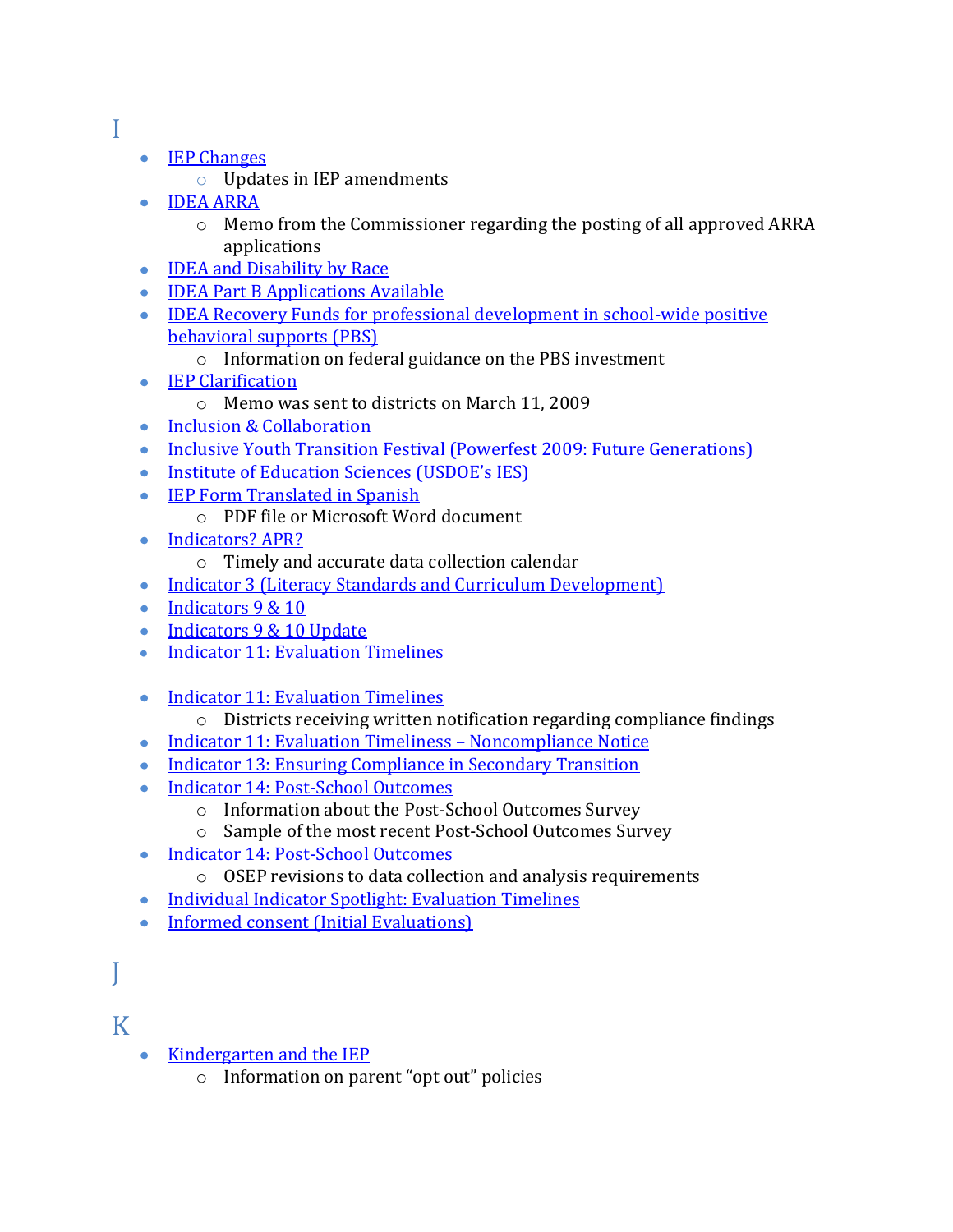#### L

- [LD Guidelines Q & A](http://www.sde.ct.gov/sde/lib/sde/PDF/DEPS/Special/Updates/BulletinNovDec2009.pdf)
- [LD Guidelines Update](http://www.sde.ct.gov/sde/lib/sde/PDF/DEPS/Special/Updates/BulletinJanuary2009.pdf)
- [LD Identification Extension](http://www.sde.ct.gov/sde/lib/sde/PDF/DEPS/Special/Updates/BulletinSeptember2009.pdf)
- **[LEA Excess Cost Grant](http://www.sde.ct.gov/sde/lib/sde/PDF/DEPS/Special/Updates/BulletinOctober2008.pdf)** 
	- o Memo re: eligibility for grants, released on October 31, 2008
- [Learning Disabilities Guidelines Professional Development](http://www.sde.ct.gov/sde/lib/sde/PDF/DEPS/Special/Updates/BulletinNovember2008.pdf)
- [Legal/Due Process](http://www.sde.ct.gov/sde/lib/sde/PDF/DEPS/Special/Updates/BulletinOctober2008.pdf)
	- o Information on due process hearing cases and decisions rendered
- **•** [Legislative Update](http://www.sde.ct.gov/sde/lib/sde/PDF/DEPS/Special/Updates/BulletinJanuary2009.pdf)
	- o 2009 legislative commit‐tee membership roster
	- o Legislation effective January 1, 2009
- [Liaison Consultants \(Customer Services Changes\)](http://www.sde.ct.gov/sde/lib/sde/PDF/DEPS/Special/Updates/BulletinNovDec2009.pdf)
- [LRE Information Update](http://www.sde.ct.gov/sde/lib/sde/PDF/DEPS/Special/Updates/BulletinSpring2010.pdf)

# <span id="page-6-0"></span>M

- $\bullet$ [Materials for Students with Print Disabilities](http://www.sde.ct.gov/sde/lib/sde/PDF/DEPS/Special/Updates/BulletinMayJune2009.pdf)
	- o NIMAS/NIMAC Ensuring Access to Students with Print Disabilities
- [Meet the Bureau of Special Education](http://www.sde.ct.gov/sde/lib/sde/PDF/DEPS/Special/Updates/BulletinFebruary2009.pdf)  $\bullet$ 
	- o [Modified Assessment System \(MAS\) and Skills Checklist](http://www.sde.ct.gov/sde/lib/sde/PDF/DEPS/Special/Updates/BulletinSummer2008.pdf)
- Updates from Student Assessment
- [Monitoring: Updates](http://www.sde.ct.gov/sde/lib/sde/PDF/DEPS/Special/Updates/BulletinNovember2008.pdf)

## <span id="page-6-1"></span>N

- [NAEP Coming Soon](http://www.sde.ct.gov/sde/lib/sde/PDF/DEPS/Special/Updates/BulletinMayJune2009.pdf)
- [NAEYC Accreditation Support](http://www.sde.ct.gov/sde/lib/sde/PDF/DEPS/Special/Updates/BulletinMarch2009.pdf)
- [NCATE: Links to the NBPTS](http://www.sde.ct.gov/sde/lib/sde/PDF/DEPS/Special/Updates/BulletinMarch2009.pdf)
- [NERRC: Regional Resources with National Connections](http://www.sde.ct.gov/sde/lib/sde/PDF/DEPS/Special/Updates/BulletinMarch2009.pdf)
	- o Brochure that highlights NERCC activities
- [NIMAC Requirements](http://www.sde.ct.gov/sde/lib/sde/PDF/DEPS/Special/Updates/BulletinSummer2008.pdf)
	- o NIMAS/NIMAC Ensuring Access with Technological Advances
- [NAEP, Connecticut Prepares](http://www.sde.ct.gov/sde/lib/sde/PDF/DEPS/Special/Updates/BulletinOctober2009.pdf)
- [National Accountability Conference Highlights](http://www.sde.ct.gov/sde/lib/sde/PDF/DEPS/Special/Updates/BulletinSeptember2008.pdf)
	- o Procedures concerning CEIS
	- o State Performance Plan Indicators and improvement activities
	- o Determination table containing OSEP's responses across indicators
- [National Accountability Conference Highlights](http://www.sde.ct.gov/sde/lib/sde/PDF/DEPS/Special/Updates/BulletinSeptember2008.pdf)
	- o State Performance Plan Indicators and improvement activities
- [National Dropout Prevention Center's Newsletter—](http://www.sde.ct.gov/sde/lib/sde/PDF/DEPS/Special/Updates/BulletinNovember2008.pdf)Focus on Families
- [National Teacher of the Year: Connecticut Special Educator Recognized](http://www.sde.ct.gov/sde/lib/sde/PDF/DEPS/Special/Updates/BulletinApril2009.pdf)
- [New Request for Proposal on Website](http://www.sde.ct.gov/sde/lib/sde/PDF/DEPS/Special/Updates/BulletinMayJune2009.pdf)
	- o More information on Curriculum & Instruction ‐ RFP992 ‐ Investing and Personal Finance Education Programs in the Public Secondary Schools
- [New Special Education Administrator Session](http://www.sde.ct.gov/sde/lib/sde/PDF/DEPS/Special/Updates/BulletinOctober2008.pdf)
- [Number of School Days](http://www.sde.ct.gov/sde/lib/sde/PDF/DEPS/Special/Updates/BulletinMayJune2009.pdf)
	- o Suggested language to use in informing parents and families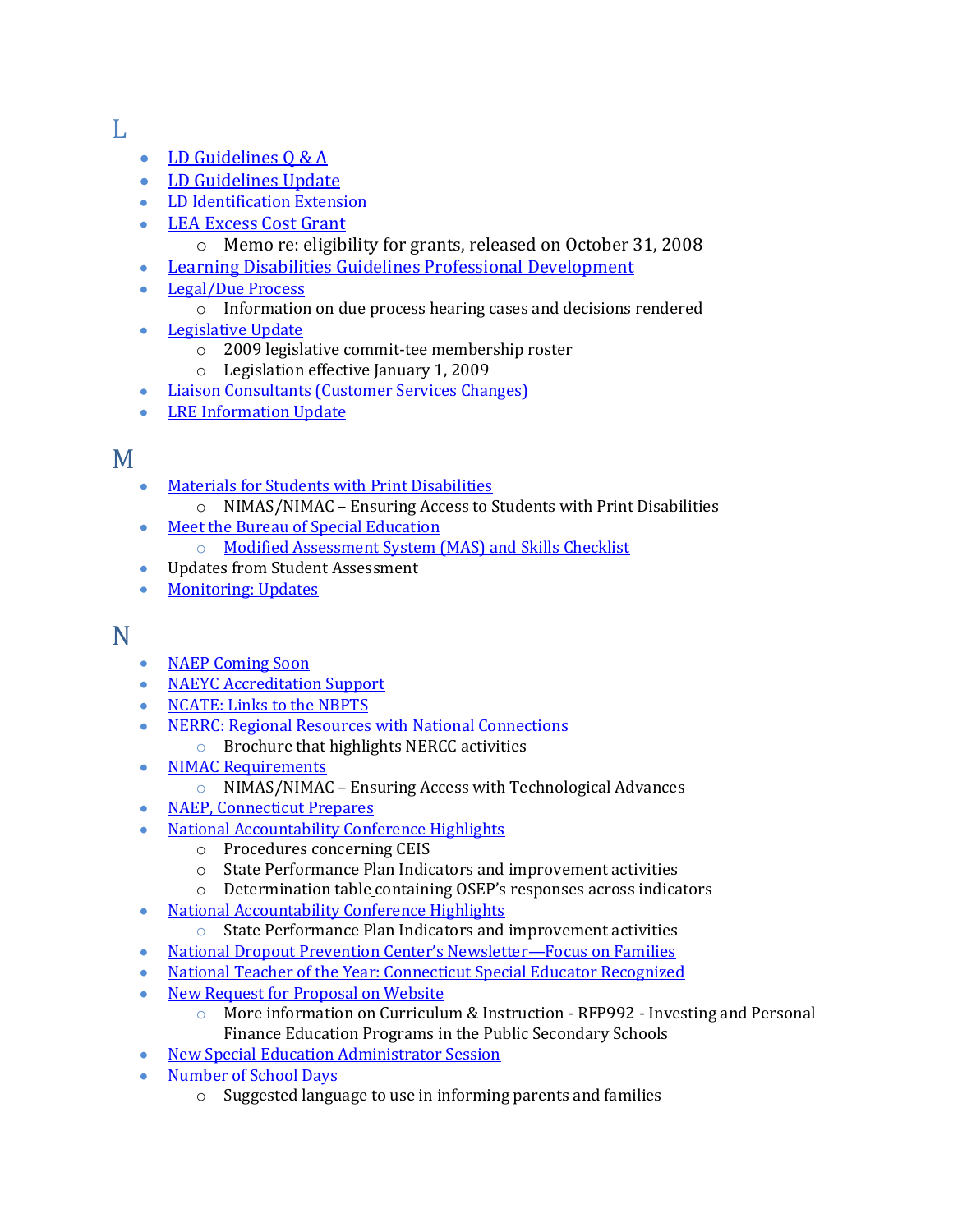<span id="page-7-0"></span> $\Omega$ 

- [OSEP Determinations Announced](http://www.sde.ct.gov/sde/lib/sde/PDF/DEPS/Special/Updates/BulletinSummer2008.pdf)
	- o OSEP letter to CT Commissioner of Education
	- o OSEP's responses across indicators
	- o LEA Level Determinations Timely and Accurate Data Collection 2008-09 Data Collection Year
- [OSEP Rolls Out New Verification Tool for States](http://www.sde.ct.gov/sde/lib/sde/PDF/DEPS/Special/Updates/BulletinOctober2009.pdf)
- [OSEP Releases Memo on Timely Correction](http://www.sde.ct.gov/sde/lib/sde/PDF/DEPS/Special/Updates/BulletinOctober2008.pdf)
- [OSEP FAQ Posting](http://www.sde.ct.gov/sde/lib/sde/PDF/DEPS/Special/Updates/BulletinOctober2009.pdf)
	- $\circ$  Discipline, disproportionate representation, procedural safeguards, monitoring and technical assistance, and secondary transition
- [Opportunities with the BSE](http://www.sde.ct.gov/sde/lib/sde/PDF/DEPS/Special/Updates/BulletinSummer2008.pdf)  $\bullet$

#### <span id="page-7-1"></span>P

<span id="page-7-3"></span><span id="page-7-2"></span> $\overline{O}$ 

- $\bullet$ [Paraprofessional Guidance](http://www.sde.ct.gov/sde/lib/sde/PDF/DEPS/Special/Updates/BulletinApril2009.pdf)
- [Paraprofessional Guidelines](http://www.sde.ct.gov/sde/lib/sde/PDF/DEPS/Special/Updates/BulletinSummer2008.pdf)
- [Parent Advisory Workgroup](http://www.sde.ct.gov/sde/lib/sde/PDF/DEPS/Special/Updates/BulletinMayJune2009.pdf)
- [Parent Feedback 2007-08](http://www.sde.ct.gov/sde/lib/sde/PDF/DEPS/Special/Updates/BulletinSummer2008.pdf)
	- o 2007-2008 Districts in the Parent Survey Sample for the APR Indicator #8 Data Collection
- [Parent Liaison](http://www.sde.ct.gov/sde/lib/sde/PDF/DEPS/Special/Updates/BulletinSpring2010.pdf)
- [Plan for Achieving Self Support \(PASS\)](http://www.sde.ct.gov/sde/lib/sde/PDF/DEPS/Special/Updates/BulletinNovDec2009.pdf)
- [Personnel Center](http://www.sde.ct.gov/sde/lib/sde/PDF/DEPS/Special/Updates/BulletinJanuary2009.pdf)  $\bullet$ 
	- o Occupational Outlook Handbook
- [P.J. \(Notes\)](http://www.sde.ct.gov/sde/lib/sde/PDF/DEPS/Special/Updates/BulletinOctober2009.pdf)
- [Planning efforts for 2009/10](http://www.sde.ct.gov/sde/lib/sde/PDF/DEPS/Special/Updates/BulletinApril2009.pdf)
	- o ESY, Paraprofessionals, ECO, Autism, BSE Happenings, APR, Coming Attractions, calendar of events, Resources & Opportunities, and IDEA application.
- [Positioning for Paperless](http://www.sde.ct.gov/sde/lib/sde/PDF/DEPS/Special/Updates/BulletinMayJune2009.pdf)  $\bullet$ 
	- o Recent letter from the Governor to state agencies
- [Post-School Outcomes Survey](http://www.sde.ct.gov/sde/lib/sde/PDF/DEPS/Special/Updates/BulletinMarch2009.pdf)  $\bullet$
- Post‐[Secondary Updates](http://www.sde.ct.gov/sde/lib/sde/PDF/DEPS/Special/Updates/BulletinSummer2008.pdf)  $\bullet$
- Secondary Transition Updates
- [Proposed Revisions to the LD Guidelines](http://www.sde.ct.gov/sde/lib/sde/PDF/DEPS/Special/Updates/BulletinSeptember2008.pdf)  $\bullet$ 
	- o LD Guidelines from the recent Back‐to‐School presentation
- [Public Comment on the State Performance Plan](http://www.sde.ct.gov/sde/lib/sde/PDF/DEPS/Special/Updates/BulletinOctober2008.pdf)  $\bullet$ 
	- o Part B State Performance Plan (Part B‐SPP)
- [Public School Information System \(PSIS\) Collection of Membership and Attendance Data](http://www.sde.ct.gov/sde/lib/sde/PDF/DEPS/Special/Updates/BulletinSpring2010.pdf)
- [Public Comment on the State Performance Plan](http://www.sde.ct.gov/sde/lib/sde/PDF/DEPS/Special/Updates/BulletinOctober2008.pdf)
	- o Part B State Performance Plan (Part B‐SPP)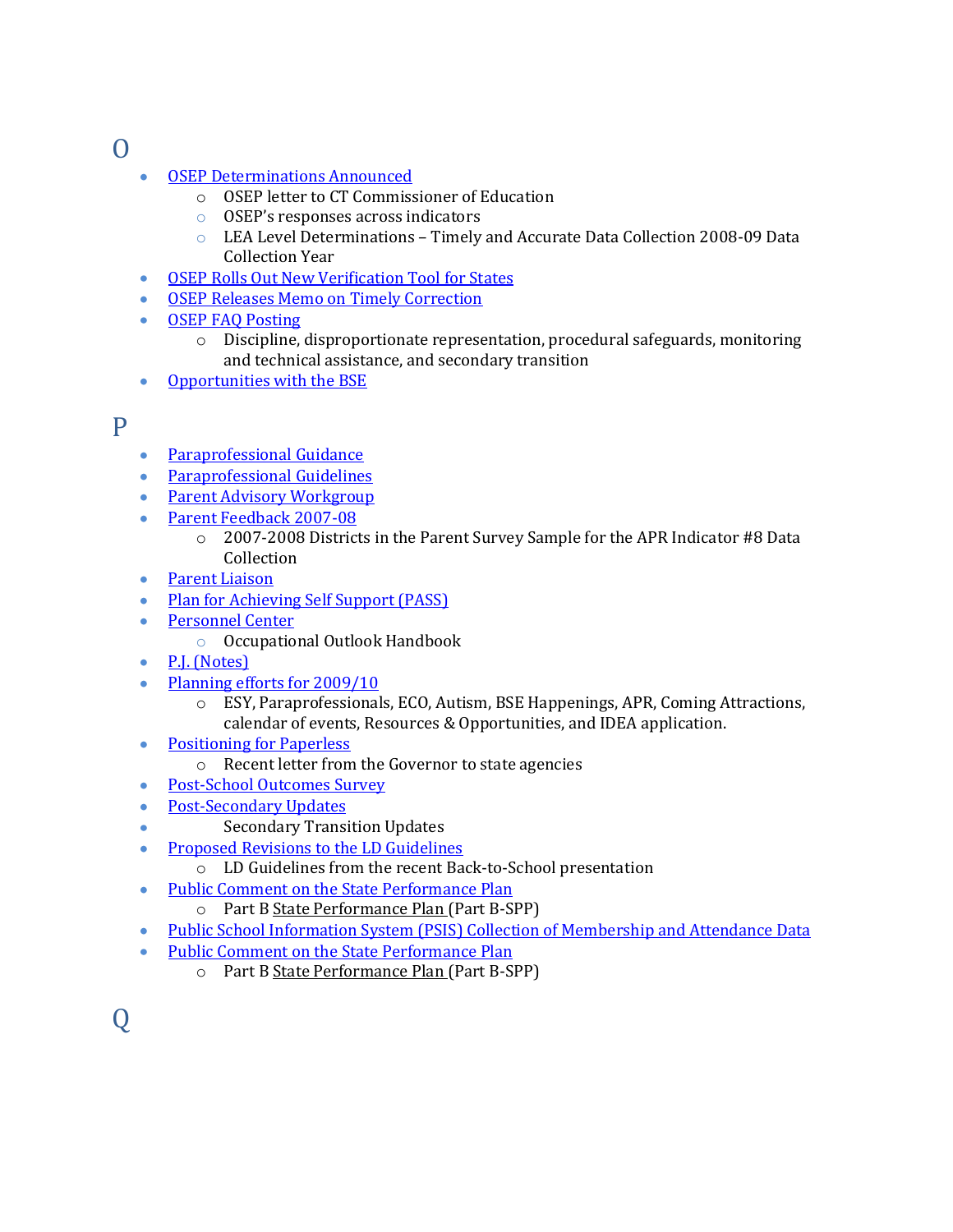## R

- $\bullet$ [Race to the Top Grant Program](http://www.sde.ct.gov/sde/lib/sde/PDF/DEPS/Special/Updates/BulletinNovDec2009.pdf)
- **[RESC \(Regional Educational Service Centers\)](http://www.sde.ct.gov/sde/lib/sde/PDF/DEPS/Special/Updates/BulletinOctober2008.pdf)**
- [RESC: Programs and Services for All Learners](http://www.sde.ct.gov/sde/lib/sde/PDF/DEPS/Special/Updates/BulletinNovember2008.pdf)
	- o Sample of the services available
- [Report Card and Transcript Guidance](http://www.sde.ct.gov/sde/lib/sde/PDF/DEPS/Special/Updates/BulletinNovember2008.pdf)
- [Response to Intervention](http://www.sde.ct.gov/sde/lib/sde/PDF/DEPS/Special/Updates/BulletinSeptember2008.pdf)
	- o Project Forum federally funded project that focuses on researching and communicating special education policy issues
- [Restraint & Seclusion](http://www.sde.ct.gov/sde/lib/sde/PDF/DEPS/Special/Updates/BulletinMarch2009.pdf)  $\bullet$ 
	- o Circular letter from Commissioner Mark K. McQuillan to Superintendents on August 16
- [Restraint & Seclusion](http://www.sde.ct.gov/sde/lib/sde/PDF/DEPS/Special/Updates/BulletinSummer2008.pdf)
	- o Notice of Intent to Adopt Regulations and Public Hearing, re: physical restraint
- Results-[based Accountability](http://www.sde.ct.gov/sde/lib/sde/PDF/DEPS/Special/Updates/BulletinOctober2008.pdf)
- **[Revised IDEA Regulations Released](http://www.sde.ct.gov/sde/lib/sde/PDF/DEPS/Special/Updates/BulletinJanuary2009.pdf)** 
	- o Published federal regulations
- [Revised IEP Forms Available](http://www.sde.ct.gov/sde/lib/sde/PDF/DEPS/Special/Updates/BulletinFebruary2009.pdf)
- Root Cause

## <span id="page-8-0"></span>S

- [SAC \(Connecticut State Advisory Council on Special Education\)](http://www.sde.ct.gov/sde/lib/sde/PDF/DEPS/Special/Updates/BulletinOctober2009.pdf)
- [School Counselor/Social Worker E-Mail Dissemination Lists](http://www.sde.ct.gov/sde/lib/sde/PDF/DEPS/Special/Updates/BulletinSpring2010.pdf)
- Secondary Transition  $(Q & A)$
- [Secondary Transition Updates for 2009-10](http://www.sde.ct.gov/sde/lib/sde/PDF/DEPS/Special/Updates/BulletinSeptember2009.pdf)
- [SEDAC Training](http://www.sde.ct.gov/sde/lib/sde/PDF/DEPS/Special/Updates/BulletinSeptember2008.pdf)
	- o SEDAC presentation and SEDAC handbook
- [SERC Library: Beyond the Shelves](http://www.sde.ct.gov/sde/lib/sde/PDF/DEPS/Special/Updates/BulletinNovember2008.pdf)
- [SERC Offerings](http://www.sde.ct.gov/sde/lib/sde/PDF/DEPS/Special/Updates/BulletinSeptember2008.pdf)
- [Seclusion and Restraint](http://www.sde.ct.gov/sde/lib/sde/PDF/DEPS/Special/Updates/BulletinMayJune2009.pdf)
	- o Draft copy of a standardized incident report
	- o Section 10-76b-9 of the regulations complete regulation text.
- [Secondary Transition](http://www.sde.ct.gov/sde/lib/sde/PDF/DEPS/Special/Updates/BulletinOctober2008.pdf)
	- o Training
	- o Draft of secondary transition pages
	- o Writing Post-School Outcome Goal Statements PowerPoint presentation
- [Secondary Transition: Post-School Outcome Goal Statements](http://www.sde.ct.gov/sde/lib/sde/PDF/DEPS/Special/Updates/BulletinMarch2009.pdf)
	- o Frequently Asked Questions
- [Secondary Transition Presentation Support Available](http://www.sde.ct.gov/sde/lib/sde/PDF/DEPS/Special/Updates/BulletinNovember2008.pdf)
- [Secondary Transition: TWNDP](http://www.sde.ct.gov/sde/lib/sde/PDF/DEPS/Special/Updates/BulletinNovember2008.pdf)
	- o Memo regarding how a district should count hours as Time‐with‐Non‐Disabled Peers (TWNDP)
- [Service Plans](http://www.sde.ct.gov/sde/lib/sde/PDF/DEPS/Special/Updates/BulletinOctober2008.pdf)
	- o Slides outlining the non‐public school provisions
- [SLP & SERC: Free Web-Based Training](http://www.sde.ct.gov/sde/lib/sde/PDF/DEPS/Special/Updates/BulletinApril2009.pdf)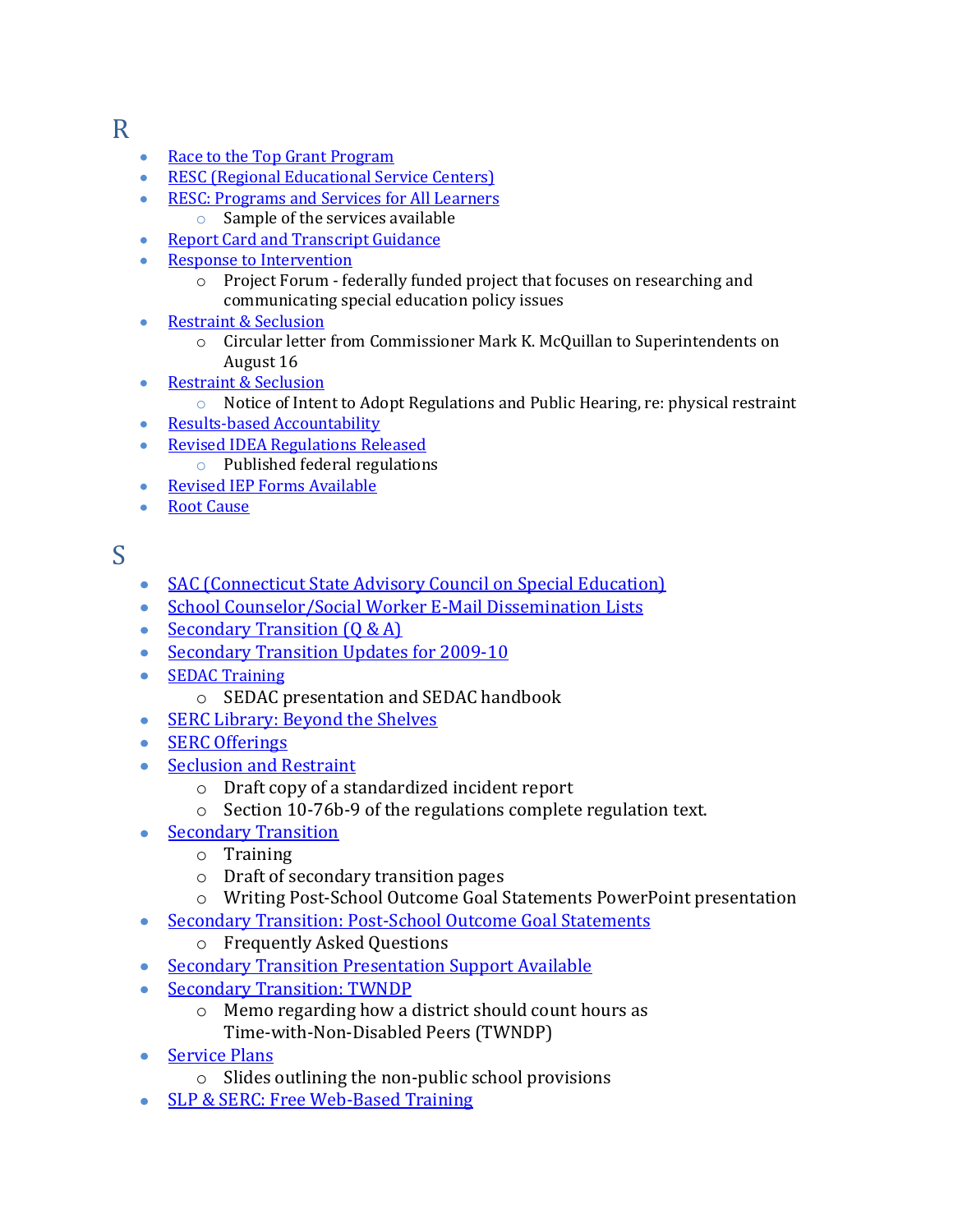- [Special Act No. 08](http://www.sde.ct.gov/sde/lib/sde/PDF/DEPS/Special/Updates/BulletinOctober2008.pdf)-5
- [Speech & Language Guidelines Available](http://www.sde.ct.gov/sde/lib/sde/PDF/DEPS/Special/Updates/BulletinSeptember2008.pdf)
- [Speech & Language \(Fall 2009 National Survey\)](http://www.sde.ct.gov/sde/lib/sde/PDF/DEPS/Special/Updates/BulletinSeptember2009.pdf)
- [SPP and APR \(BSE submission\)](http://www.sde.ct.gov/sde/lib/sde/PDF/DEPS/Special/Updates/BulletinSpring2010.pdf)
- [SRBI \(Department Collaboration\)](http://www.sde.ct.gov/sde/lib/sde/PDF/DEPS/Special/Updates/BulletinNovDec2009.pdf)
- [SRBI Family Guide](http://www.sde.ct.gov/sde/lib/sde/PDF/DEPS/Special/Updates/BulletinOctober2008.pdf)
	- $\circ$  Companion guide for families to accompany the  $\Box$ Using Scientific Research‐Based Interventions (SRBI): Improving Education for All Students" publication
- [SRBI Resources](http://www.sde.ct.gov/sde/lib/sde/PDF/DEPS/Special/Updates/BulletinSpring2010.pdf)
- [SRBI \(SRBI and Referrals to Special Education\)](http://www.sde.ct.gov/sde/lib/sde/PDF/DEPS/Special/Updates/BulletinSpring2010.pdf)
- [Staff Changes in Responsibilities](http://www.sde.ct.gov/sde/lib/sde/PDF/DEPS/Special/Updates/BulletinSummer2008.pdf)
- [Staff Directory & Bulletin Communication](http://www.sde.ct.gov/sde/lib/sde/PDF/DEPS/Special/Updates/BulletinSeptember2008.pdf)
	- o Photographic staff directory
- [State Education Resource Center Celebrates 40 Years of Service 1969](http://www.sde.ct.gov/sde/lib/sde/PDF/DEPS/Special/Updates/BulletinMayJune2009.pdf) -2009
- [State Organization Highlights](http://www.sde.ct.gov/sde/lib/sde/PDF/DEPS/Special/Updates/BulletinOctober2008.pdf)
- [State Performance Plan \(SPP\) and Annual Performance Plan Updates](http://www.sde.ct.gov/sde/lib/sde/PDF/DEPS/Special/Updates/BulletinMayJune2009.pdf)
- [State personnel Development Grant \(final year planning\)](http://www.sde.ct.gov/sde/lib/sde/PDF/DEPS/Special/Updates/BulletinSpring2010.pdf)
- [State Personnel Development Grant Overview](http://www.sde.ct.gov/sde/lib/sde/PDF/DEPS/Special/Updates/BulletinNovember2008.pdf)
	- o Article expanding upon previous bureau guidance issued in December, 2000
- [State Resources for Families and School Personnel](http://www.sde.ct.gov/sde/lib/sde/PDF/DEPS/Special/Updates/BulletinSummer2008.pdf)
- [State Response to "Swine Flu"](http://www.sde.ct.gov/sde/lib/sde/PDF/DEPS/Special/Updates/BulletinApril2009.pdf) 
	- o Guidance
- [Students in Parentally Placed Private Schools: Requirements](http://www.sde.ct.gov/sde/lib/sde/PDF/DEPS/Special/Updates/BulletinNovember2008.pdf)
	- o 2007 SDE Frequently Asked Questions and Services Plan presentation
- [Summer Reading Challenge](http://www.sde.ct.gov/sde/lib/sde/PDF/DEPS/Special/Updates/BulletinMayJune2009.pdf)
	- o Memo disseminated by the Commissioner
- [Surrogate Parent Program](http://www.sde.ct.gov/sde/lib/sde/PDF/DEPS/Special/Updates/BulletinNovember2008.pdf)
- [Supplemental Security Income \(SSI\)](http://www.sde.ct.gov/sde/lib/sde/PDF/DEPS/Special/Updates/BulletinNovDec2009.pdf)
- [Suspension Guidelines](http://www.sde.ct.gov/sde/lib/sde/PDF/DEPS/Special/Updates/BulletinOctober2008.pdf)
	- o Guidance to assist school districts in implementing Section 10‐233c of the Connecticut General Statutes

## <span id="page-9-0"></span> $\mathbf T$

- [Timely & Accurate Data](http://www.sde.ct.gov/sde/lib/sde/PDF/DEPS/Special/Updates/BulletinMayJune2009.pdf)
	- o Timely and Accurate Data Collection Calendar for 2009‐10
- [Title I & Title III Regulation Changes](http://www.sde.ct.gov/sde/lib/sde/PDF/DEPS/Special/Updates/BulletinFebruary2009.pdf)
- **[Transition Assessment Resource Manual Available](http://www.sde.ct.gov/sde/lib/sde/PDF/DEPS/Special/Updates/BulletinNovember2008.pdf)**
- **•** [Transition Materials](http://www.sde.ct.gov/sde/lib/sde/PDF/DEPS/Special/Updates/BulletinMayJune2009.pdf)
- **•** [Transition](http://www.sde.ct.gov/sde/lib/sde/PDF/DEPS/Special/Updates/BulletinSpring2010.pdf) Updated guidelines for Annual Reviews, Transition Planning and Writing PSOGs